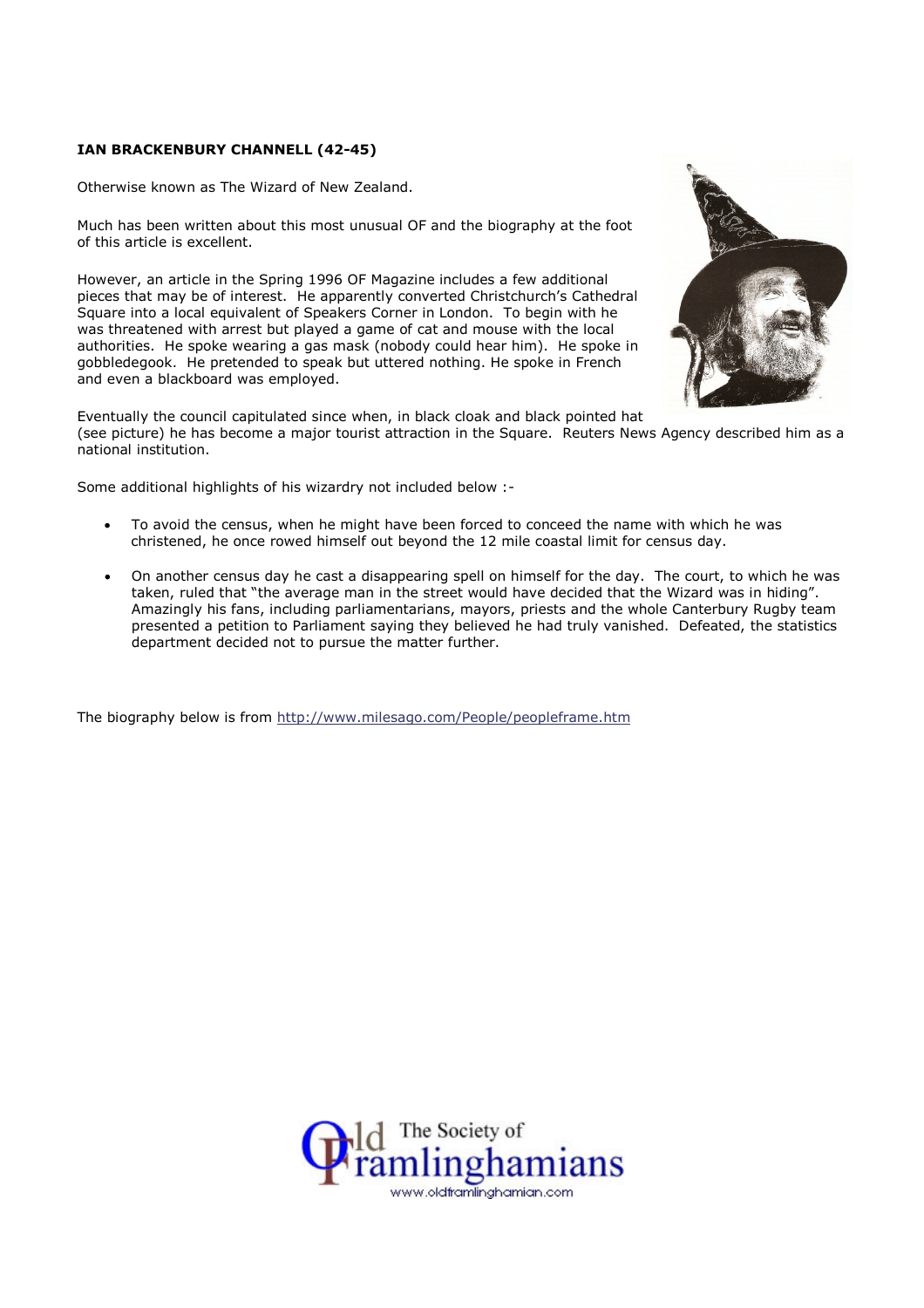## Ian Channell

## aka "The Wizard"



Described by one reviewer as "politically, morally, aesthetically and intellectually incorrect", the gloriously eccentric lan Brackenbury Channell has been universally known as "The Wizard" since 1969. He is famous in New Zealand as the country's only official Wizard, and he will be remembered by many Australian university students of the late '60s and early '70s as the resident Wizard at the University of New South Wales and as a Living Work of Art of the National Gallery of Victoria. Although conventionally dismissed by his critics as a lunatic, The Wizard's career speaks for itself and he is remarkable for his imaginative pursuit of his own peculiar vision for an alternative lifestyle.

Ian was born in London, England on December 4 1932. He was educated at Framlingham College, Suffolk (1942-45) and Bromley Grammar School, Kent (1945-51). Between 1952 and 1954 (while presumably conscripted for National Service) he served as a Royal Air Force navigator. From 1954-58 he worked as a paper merchant's

representative in London, and from 1958-60 he travelled in the Middle East and taught in Tehran.

In 1960 Ian enrolled at Leeds University, Yorkshire (1960-63), where he gained a B.A. Double Honours in Psychology and Sociology. He migrated to Australia after gaining his degree and from 1963-66 he was a lecturer with the Adult Education Board, University of Western Australia, a Community Arts Organizer and Executive Director of the Festival of Perth.

Relocating to the east coast in 1967, he took up a post as a teaching fellow in the School of Sociology at the University of New South Wales in Sydney, and began a Ph.D. in the Sociology of Art. He soon became wellknown for his unorthodox views, dress and behaviour. Growing bored with the constraints of traditional academia, he began exploring alternative modes of thought and social interaction. He gradually developed an entirely new identity for himself as "The Wizard", together with a new world view that comprised a complex mixture of magic, esoteric philosophy, sociology and Situationist performance art. Tall, bearded, with long flowing hair, he dressed in a variety of outlandish costumes, and as the photograph above will attest, he undoubtedly stood out like the proverbial sore thumb on the UNSW campus.

Despite (or perhaps because of) its rather staid reputation, UNSW already had a history of creative dissent, and its often controversial student paper Tharunka was well-known for its irreverent attitude; it is also famous as the training ground for Oz lynchpin Richard Neville and investigative journalist and activist Wendy Bacon.

During his tenure at UNSW Ian founded the student group The Blackguards, which was succeeded by ALF (Action for Love and Freedom). The irreverent antics of The Wizard and his followers were detested by the more serious and politically-minded in the student body, especially members of the left. Ian had no interest in conventional politics and evidently regarded the so-called "radical" left wing of student politics with disdain.

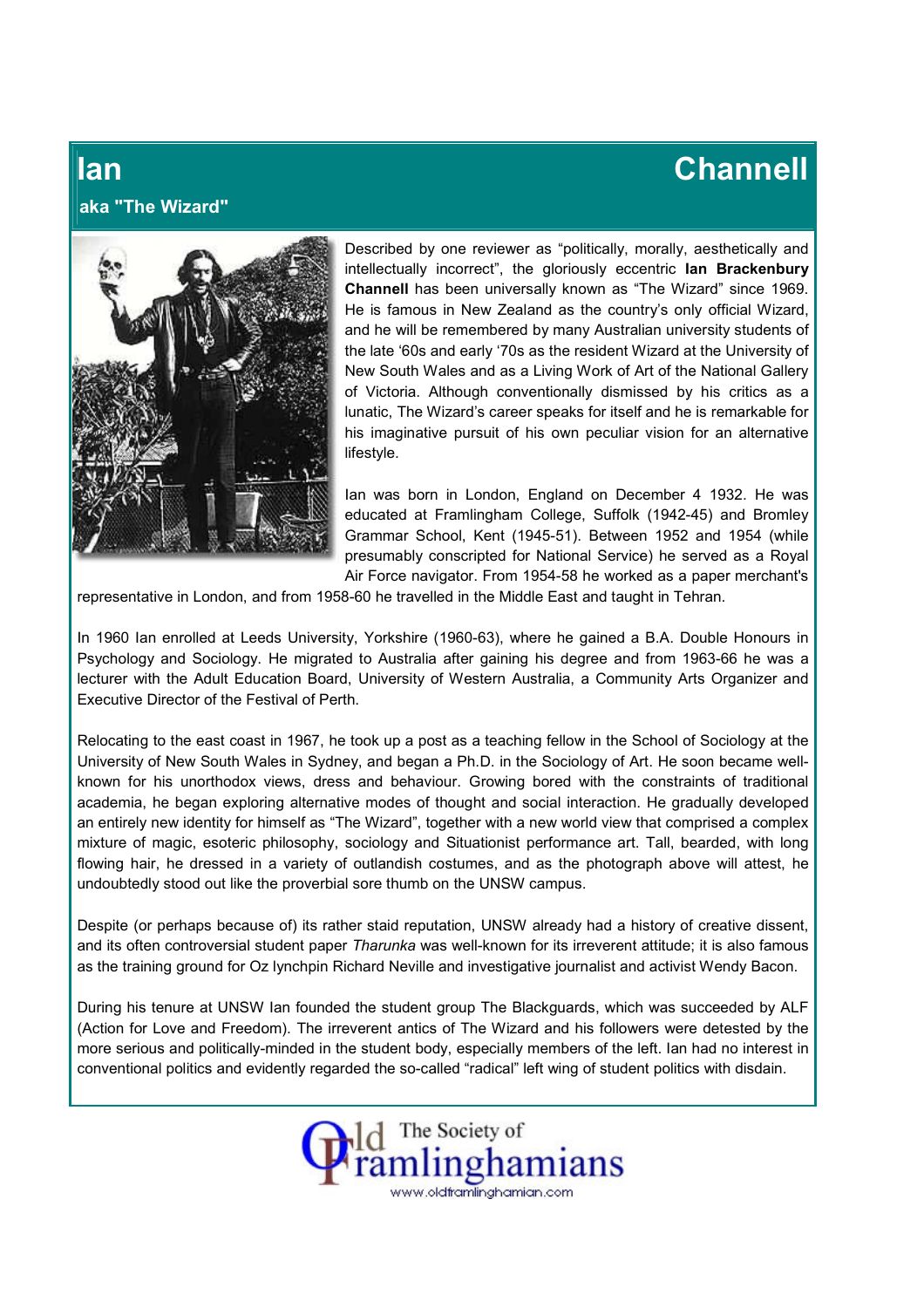However, Ian's colourful lifestyle explorations drew him further and further from his academic duties and matters came to a head in 1969 when the head of the Sociology Department, who was also his PhD supervisor, terminated Ian's thesis (on the grounds that he had made "insufficient progress") and dismissed him from his position as a teaching fellow. Thus began the first of a series of epic one-man battles with authority that are a feature of The Wizard's career.

But this seeming reversal of fortune led to the turning point in The Wizard's life and career. In a remarkable and generous decision, later in the year he was appointed as the official Wizard of the University of New South Wales by the Vice-Chancellor, Sir Phillip Baxter, and the UNSW Students' Union. In his own words, this enabled him to continue his "experimental teaching and social reform techniques" and marked "the beginning of a fundamentally new social role complex".

Discussing The Wizard in their 1991 book Seizures of Youth: The Sixties and Australia, authors Robin Gerster and Jan Bassett argue that he was appointed to this novel post simply as a means of defusing the conflict with the university over his sacking and the termination of his Ph.D, whilst simultaneously providing a non-threatening focus for student activities on campus. Indeed Gerster and Bassett seem only too eager to dismiss the vehemently apolitical Wizard as a mere stooge of the university administration, and they further marginalized him by ignoring his academic qualifications and – just as his Head of Department did – by questioning his sanity.

"A deregistered sociology student, Channel claimed to be researching "Tension Resolution Through Absurd Behaviour leading to Revelation of Mutual Interests" by "behaving absurdly in small groups". This, apparently, was sufficient reason for him the University of New South Wales to appoint him its first and only 'official wizard' in which occupation he chanted 'suitable incantations' at the investiture of the university's new vice-chancellor, Professor Rupert Myers. To such proponents of the youth movement as the irrepressible Oz editor Richard Neville, Channel … was the 'wonderful wizard of Aussie' …Bizarre behaviour was often credited with grandiose cultural significance in the 1960s. In truth, Channel acted as a conservative, stabilising force within the campus by diverting student energies away from political activism – for which the vice-chancellors who employed him were extremely grateful. Like many celebrities, there was a touch of the despot as well as the lunatic about the Wizard."

Just as his left-wing opponents did in the late '60s, Gerster and Basset pour scorn on The Wizard's off-beat mode of dissent -- mainly, it would seem, because he showed no interest in aligning himself with any conventional political agenda. Conveniently, they ignore the fact that The Wizard has continued to wage his optimistic one-man war against normality and has carved out a unique position and identity for himself, long after his politically-correct critics abandoned their fashionable creeds and retreated to the comfortable bosom of the Establishment.

In 1970 The Wizard was appointed Wizard of World University Service (Australasia), continuing his "community experiments" at the University of Melbourne and between 1969 and 1973 The Wizard was a fixture at many 'happenings', underground and counterculture events around Australia.

In 1971 he appeared at the eight-day Aquarius Arts Festival in Canberra, where his declaration of The Fun Revolution was recorded by filmmaker Philip Noyce in his innovative twin-screen documentary film of the event, Good Afternoon. From 1971-74 he donated himself to the National Gallery of Victoria as a Living Work of Art, with the agreement of the Director and Tructees. He also founded the Imperial British Conservative

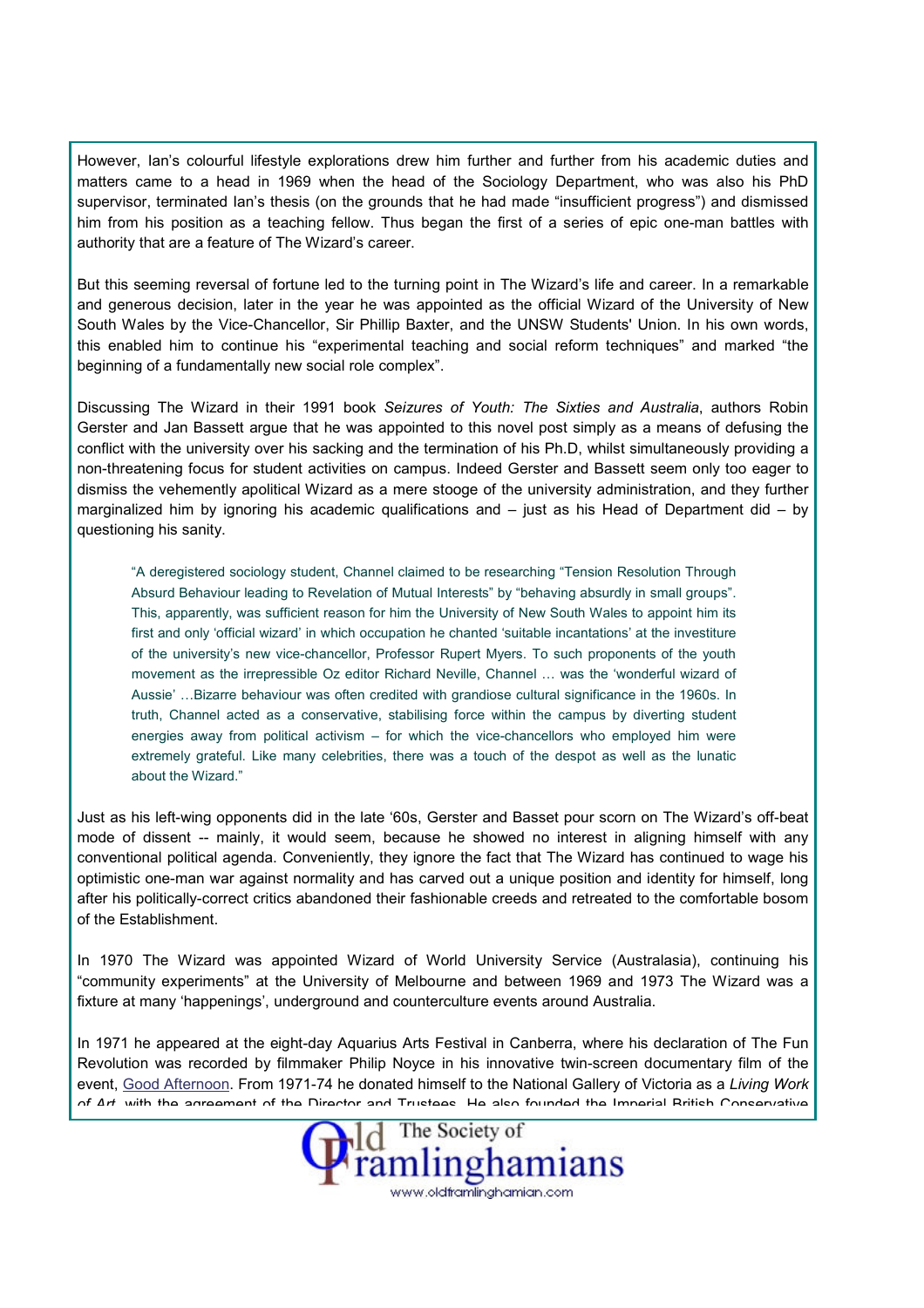Party and taught and developed "a new Cosmology in special facilities provided by the University of Melbourne and known as the Department of Levity." Nice work if you can get it.

The Wizard left Australia in 1974 and settled in Christchurch, New Zealand, where he generously offered his services as Wizard to the Christchurch City Council. His offer was at first declined, so The Wizard took it upon himself to speak regularly in Cathedral Square, where he became a familiar figure. It wasn't long before The Wizard was embroiled in another epic battle with authority, this time with the NZ Statistics Department, after he repeatedly failed to complete the compulsory four-yearly NZ Census form.

In 1979 the Director of the Robert McDougall Art Gallery, Christchurch, contacted Melbourne and arranged a transfer of The Wizard's *Living Work of Art* title to the gallery in Christchurch. By now The Wizard was an established institution and in 1980 the Canterbury Promotion Council appointed the Wizard to the honorary position of official Archwizard of Canterbury. In 1980-81 the New Zealand Government Tourist Bureau arranged promotional visits by the Wizard to Melbourne and Sydney.

In 1984 a "miscast spell" for the Canterbury rugby team, who had not been beaten for many years, was thought to have resulted in their catastrophic defeat. The Wizard felt obliged to resign from his honorary position but The City Council and the people of Christchurch petitioned for him to return, holding a "Wizardathon" and establishing a Wizard Trust to assist him in the performance of his duties.

In 1988 he made world news by performing drought-breaking rain dance at Waimate Agricultural and Pastoral Show. Also that year he conducted yet another public battle against bureaucracy, this time against NZ Telecom, and he was successful in preventing them from carrying out a plan to paint all phone boxes pale blue.

In 1989 The Wizard was given the Newman Award for individual services to tourism in New Zealand and in 1990 he was officially proclaimed Wizard of New Zealand by the Prime Minister, the Honourable Mike Moore. He gained further notoriety for his famous upside-down maps of the world, which patriotically put New Zealand at the top.

In 1992 the Christchurch Ministry of Transport arranged a special Driving Licence for The Wizard and the British High Commission issued him with a customized passport in the name of The Wizard of New Zealand. The Wizard announced his engagement to be married - under special conditions of course. This ceremony was a highlight of Christchurch's first Festival of Romance for the Canterbury Tourism Council. Ten years on, The Wizard and his fiancée Alice Flett have yet to set a date for their marriage.

In 1993 The Wizard accompanied a delegation from Christchurch City Council on a "Sister City" visit to Adelaide, South Australia. After his controversial rejection by City Councils in the Auckland City area, The Wizard was invited by the Rodney District Council to end a serious water shortage by performing another rain dance. Three days later the skies opened and the city was deluged with rain for some months, although the subsequent flooding produced many letters of complaint. As a result of this success, The Wizard was invited by a Sydney radio station and the Tamworth Town Council to attempt to break a drought of many years. After three days storm clouds appeared and the rains came.

In September 1995, with assistance from the City Council, there was a week of activities to celebrate twentyone years of wizardry in Christchurch. The celebrations included a retrospective Living Work of Art exhibition